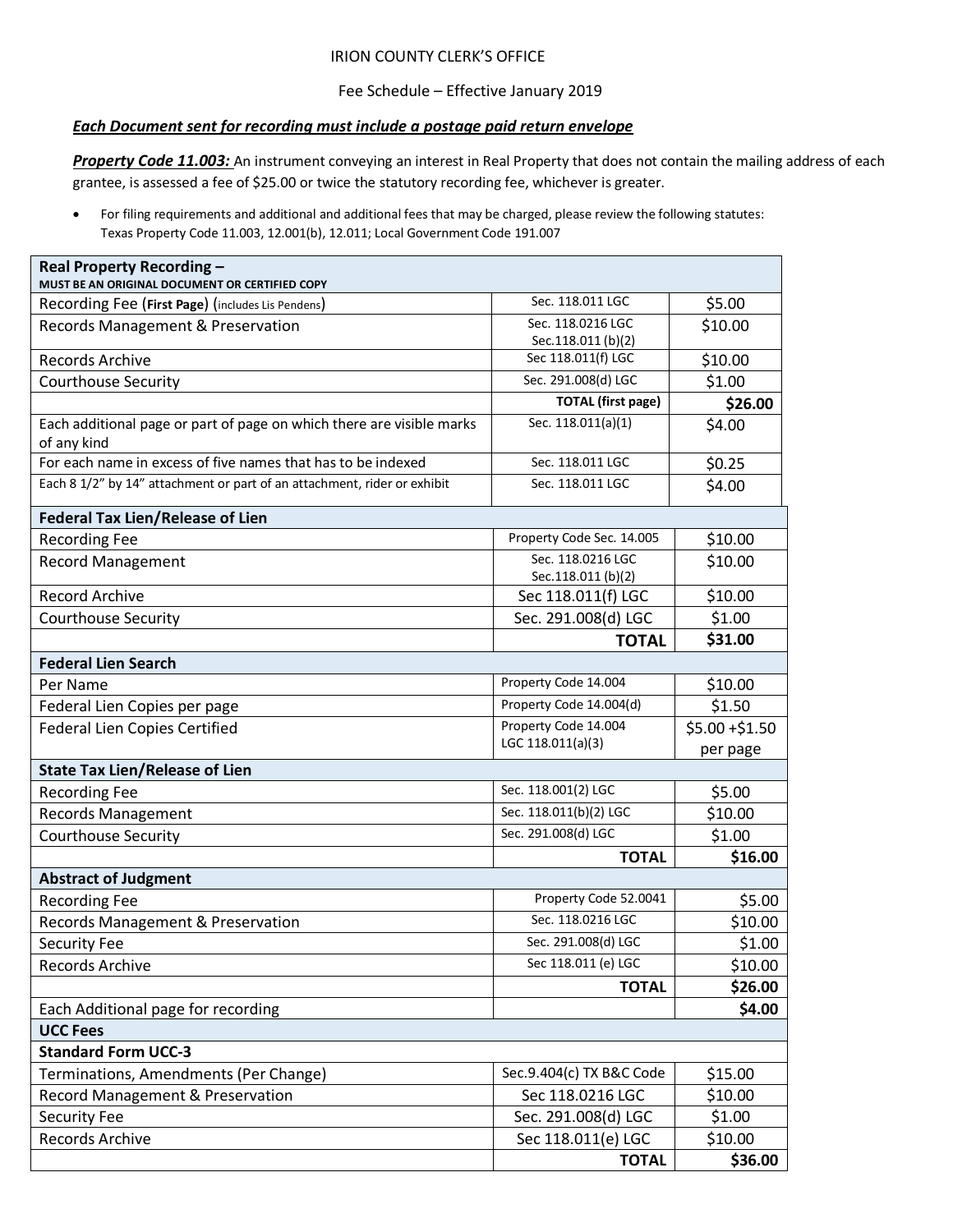| <b>UCC Filing in Real Estate Records:</b>                             |                             |         |  |
|-----------------------------------------------------------------------|-----------------------------|---------|--|
| $UCC-1$                                                               | Revived Art.9 Tx B&C code   | \$5.00  |  |
| Record Management & Preservation                                      | Sec. 118.0216 LGC           | \$10.00 |  |
| <b>Security Fee</b>                                                   | Sec 291.008(d) LGC          | \$1.00  |  |
| Records Archive Fee                                                   | Sec. 118.011(e) LGC         | \$10.00 |  |
|                                                                       | Total                       | \$26.00 |  |
| Per each additional page                                              |                             | \$4.00  |  |
| Copies of UCC per page                                                |                             | \$1.50  |  |
| Certified Copies – fee + copies per page fee                          |                             | \$5.00  |  |
| <b>Plats/Maps</b>                                                     |                             |         |  |
| Recording Fee Plat up to 18" x24" (county Clerk requires 2 Originals) | Sec 118.011 (c) LGC         | \$35.00 |  |
| <b>Record Management</b>                                              | Sec. 118.011(b)(2) LGC      | \$10.00 |  |
| <b>Record Archive</b>                                                 | Sec. 118.011 (f)            | \$10.00 |  |
| <b>Security Fee</b>                                                   | Sec. 291.008 (d)            | \$1.00  |  |
|                                                                       | <b>TOTAL</b>                | \$56.00 |  |
| Plat with extra pages                                                 | Fee Per extra page          | \$5.00  |  |
| <b>Plat Copies</b>                                                    |                             |         |  |
| <b>Certified Copies</b>                                               | One Page                    | \$6.00  |  |
|                                                                       | <b>Each</b> additional page | \$1.00  |  |
| Uncertified Copies (plain copies)                                     | Per page                    | \$1.00  |  |

| <b>Miscellaneous Records</b>                                                       |                                |         |
|------------------------------------------------------------------------------------|--------------------------------|---------|
| <b>Beer License</b>                                                                |                                | \$5.00  |
| <b>Brand Registration / Release of Ownership</b>                                   |                                |         |
| Recording Fee (one brand/one location)                                             | 118.020(a)(9) LGC              | \$5.00  |
| <b>Includes Certificate</b>                                                        | 144.110 TX Agri. Code          |         |
| <b>Record Management</b>                                                           | 118.011(b)(2) LGC              | \$10.00 |
| <b>Record Archive</b>                                                              | 118.011(f) LGC                 | \$10.00 |
| <b>Courthouse Security</b>                                                         | 291.008(d) LGC                 | \$1.00  |
|                                                                                    | <b>Total</b>                   | \$26.00 |
| <b>Each</b> Additional Brand Location                                              | Recorded at the same time only | \$5.00  |
| <b>Assumed Name Certificate</b>                                                    |                                |         |
| Application available on county website: http://www.co.irion.tx.us/page/irion.Home |                                |         |
| Recording Fee- (includes indexing of 2 names) (CC) (indexing of Business           | 71.155(a)(1)(2) TX Business    | \$3.00  |
| & 1 Owner Name)                                                                    | & Commerce Code                |         |
| <b>Record Management</b>                                                           | 118.011(b)(2) LGC              | \$10.00 |
| <b>Record Archive</b>                                                              | 118.011(f) LGC                 | \$10.00 |
| <b>Courthouse Security</b>                                                         | 291.008(d) LGC                 | \$1.00  |
|                                                                                    | <b>TOTAL</b>                   | \$24.00 |
| <b>Each</b> Additional Name Indexed                                                |                                | \$0.50  |
| <b>Abandonment of Assumed Name, Fee Per Name</b>                                   | BCC 71.155                     | \$10.00 |
| <b>Posting Public Notices: Including Trustee/Foreclosure Sales</b>                 |                                |         |
| <b>Recording Fee</b>                                                               | 51.002(f) TX Property Code     | \$2.00  |
| <b>Courthouse Security</b>                                                         | 291.008 (d)                    | \$1.00  |
|                                                                                    | <b>TOTAL</b>                   | \$3.00  |
| <b>VITAL RECORDS</b>                                                               |                                |         |
| <b>Birth Certificate - Irion County Only</b>                                       |                                |         |
| Search/Certificate/County Clerk Fee                                                | 118.015(a) LGC, 181.22TAC,     | \$20.20 |
|                                                                                    | HSC1 91.0045<br>191.0045 HSC   |         |
| <b>Vital Statistics Fee</b>                                                        |                                | \$1.80  |
| <b>Vital Statistics Preservation Fee</b>                                           | 191.0045 HSC                   | \$1.00  |
|                                                                                    | <b>TOTAL</b>                   | \$23.00 |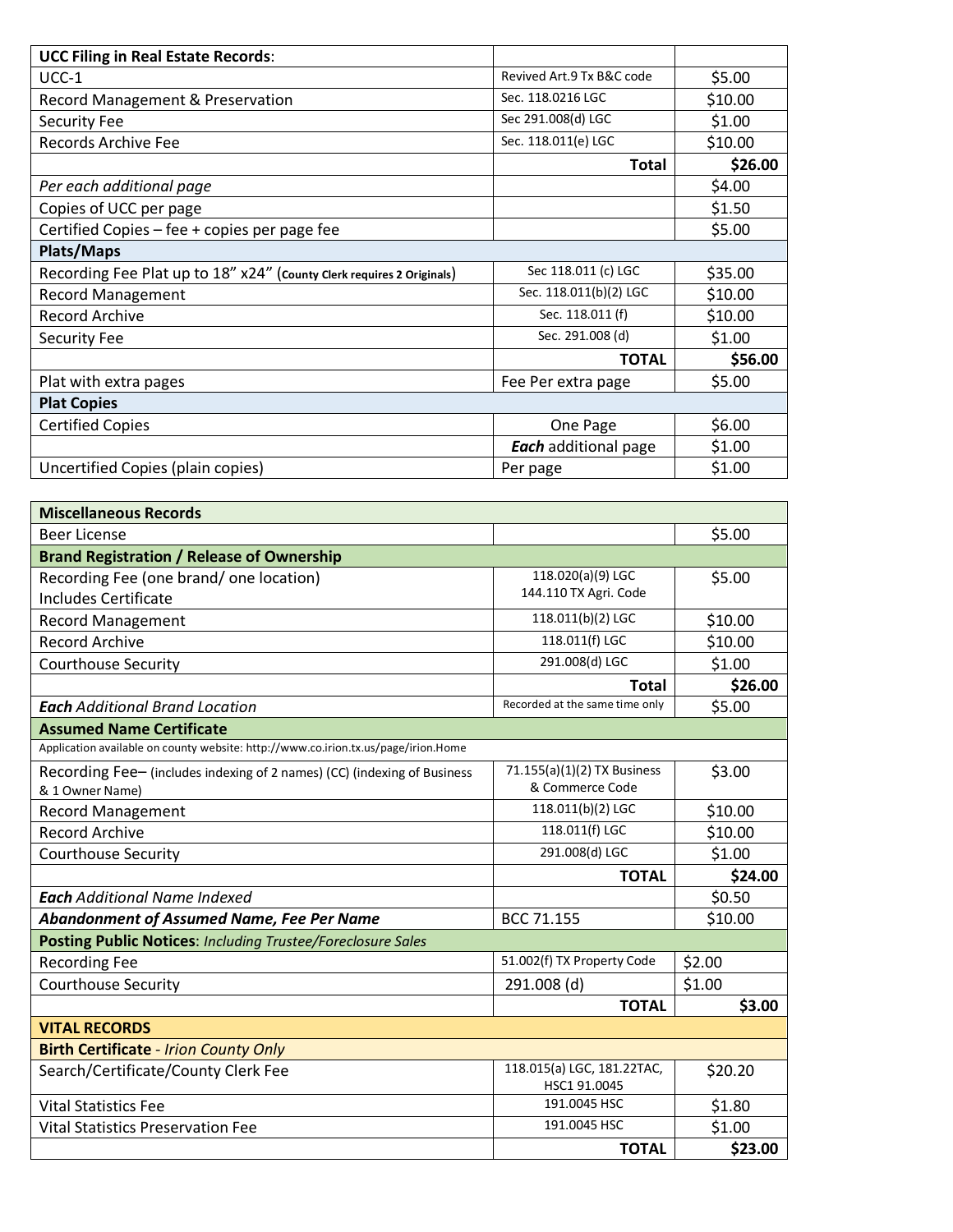| Death Certificates - Irion County Only                                                       |                                                   |         |
|----------------------------------------------------------------------------------------------|---------------------------------------------------|---------|
| Search/Certificate/County Clerk Fee                                                          | 118.015(a) LGC, 181.22(b)(s)<br>TAC, HSC 191.0045 | \$20.00 |
| <b>Vital Statics Preservation Fee</b>                                                        | 191.0045 HSC                                      | \$1.00  |
|                                                                                              | <b>TOTAL</b>                                      | \$21.00 |
| Each Additional Copy - order at the same time                                                |                                                   |         |
| <b>County Clerk Fee</b>                                                                      | 191.0045 HSC                                      | \$3.00  |
| <b>Vital Statistics Preservation Fee</b>                                                     | 191.0045 HSC                                      | \$1.00  |
|                                                                                              | <b>TOTAL</b>                                      | \$4.00  |
| <b>Informal Marriage License</b>                                                             |                                                   |         |
| License Fee                                                                                  | 118.011(a)(8) LGC                                 | \$25.00 |
| <b>Records Management</b>                                                                    | 118.011(b)(2) LGC                                 | \$10.00 |
| <b>Records Archive Fee</b>                                                                   | 118.011(f) LGC                                    | \$10.00 |
| <b>Courthouse Security</b>                                                                   | 291.008 (d) LGC                                   | \$1.00  |
| <b>Vital Statistics Preservation Fee</b>                                                     | 191.0045 HSC                                      | \$1.00  |
| 72 hour waiting Period from date of application before license can be issued                 | <b>TOTAL</b>                                      | \$47.00 |
| Marriage License without Texas Premarital Education Certificate                              |                                                   |         |
| License Fee                                                                                  | 118.011(a)(7) LGC                                 | \$60.00 |
| <b>Record Management</b>                                                                     | 118.011(b)(2) LGC                                 | \$10.00 |
| <b>Record Archive</b>                                                                        | 118.011(f) LGC                                    | \$10.00 |
| Courthouse Security                                                                          | 291.008(d) LGC                                    | \$1.00  |
| <b>Vital Statistics Preservation Fee</b>                                                     | 191.0045 HSC                                      | \$1.00  |
| 72 hour waiting Period from date of application before license can be issued<br><b>TOTAL</b> |                                                   | \$82.00 |
| Marriage License with Texas Premarital Educate Certificate                                   |                                                   |         |
| License Fee                                                                                  | 118.011(a)(7) LGC                                 | Waived  |
| <b>Record Management</b>                                                                     | 118.011(b)(2) LGC                                 | \$10.00 |
| <b>Record Archive</b>                                                                        | 118.011(f) LGC                                    | \$10.00 |
| <b>Courthouse Security</b>                                                                   | 291.008(d) LGC                                    | \$1.00  |
| <b>Vital Statistics Preservation Fee</b>                                                     | 191.0045 HSC<br>\$1.00                            |         |
| 72 hour waiting period Waived                                                                | <b>TOTAL</b>                                      | \$22.00 |
| <b>Certified Copy of Marriage License: Irion County Records Only</b>                         |                                                   |         |
| <b>Clerk's Certification Fee</b>                                                             | 118.011(a)(3) LGC                                 | \$5.00  |
| Fee per Page                                                                                 | 118.011(a)(4) LGC                                 | \$1.00  |
| <b>Vital Statistics Preservation Fee</b>                                                     | 191.0045 HSC                                      | \$1.00  |
|                                                                                              | <b>TOTAL</b>                                      | \$7.00  |

**For information regarding a marriage by proxy, marriage to an incarcerated person, marriage of deployed soldier or marriage of a person less than 18 years of age, please contact the County Clerk's Office for regulations and requirements.**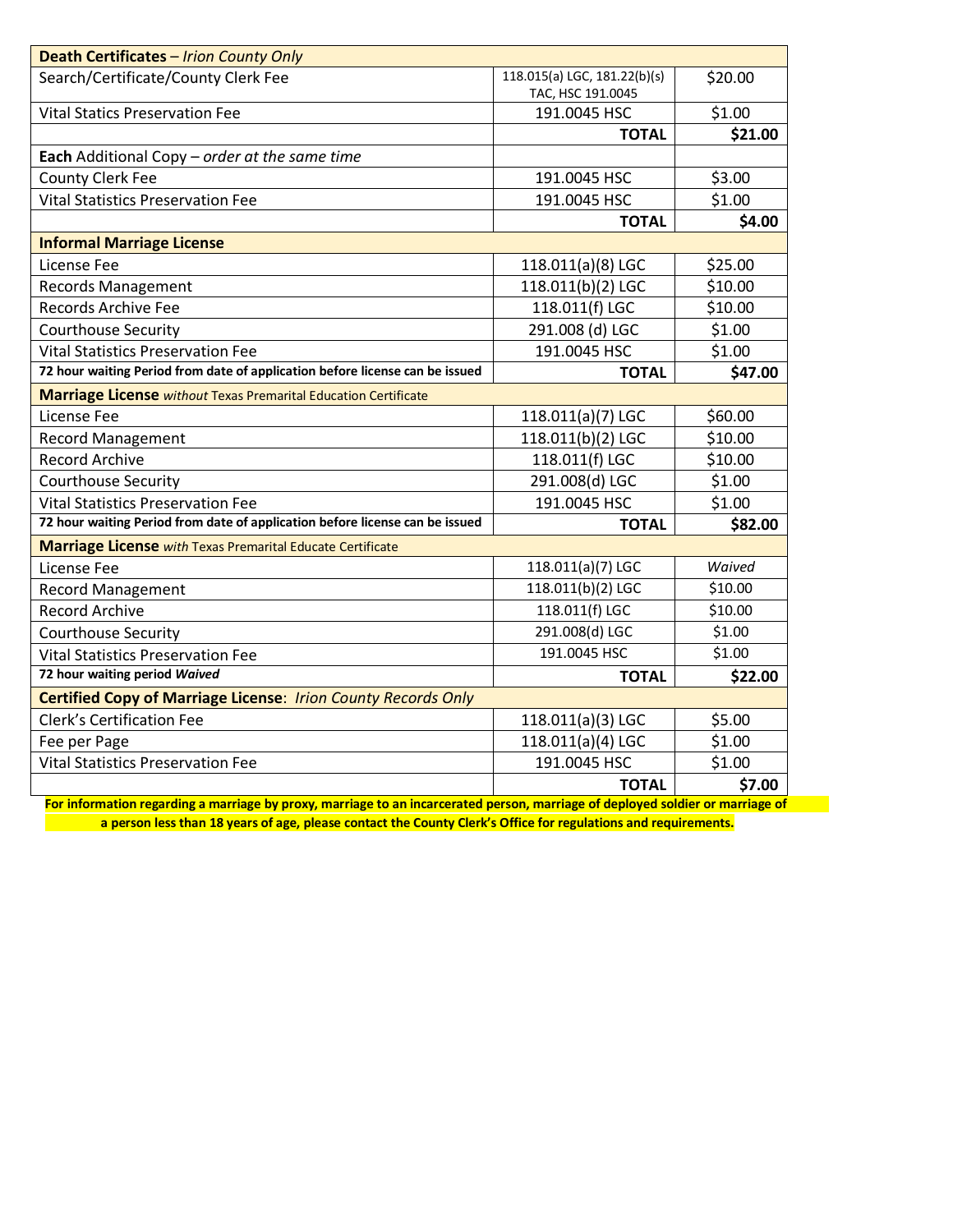|                                                                                         | <b>IRION COUNTY PROBATE FILING FEES</b> |          |  |
|-----------------------------------------------------------------------------------------|-----------------------------------------|----------|--|
| This list is basic case fees other service can be added as required by law              |                                         |          |  |
| <b>Wills for Safekeeping</b>                                                            |                                         |          |  |
| <b>Filing Fee</b>                                                                       | Local Government Code 118.052(3)(E)     | \$5.00   |  |
| <b>Record Management</b>                                                                | Local Government Code 118.052(3)(G)     | \$5.00   |  |
| <b>Courthouse Security</b>                                                              | Local Government Code 291.008 (d)       | \$5.00   |  |
| Records Archive Fee                                                                     | Local Government Code 118.011(f)        | \$10.00  |  |
|                                                                                         | <b>TOTAL</b>                            | \$25.00  |  |
| Original Filing of Probate of Will, Guardianship, Muniment of Title                     |                                         |          |  |
| Probate Fee Original Action                                                             | Local Government Code 118.052(2)(A)(i)  | \$40.00  |  |
| Supplemental Court Initiated Guardianship                                               | Local Government Code 118.052(2)(e)     | \$20.00  |  |
| <b>Records Management</b>                                                               | Local Government Code 118.052(3)(G)     | \$5.00   |  |
| <b>Support for Judiciary</b>                                                            | Local Government Code 133.154(a)        | \$42.00  |  |
| <b>Basic Civil Services for Indigents</b>                                               | Local Government Code 133.153(a)(1)     | \$10.00  |  |
| <b>State Electronic Fee Fund</b>                                                        | Texas Government Code 51.851(b)         | \$30.00  |  |
| Judicial and Court Personnel Training Fee                                               | Texas Government Code 51.971            | \$5.00   |  |
| <b>Judicial Education Fund</b>                                                          | Local Government Code                   | \$5.00   |  |
|                                                                                         | 118.052(2)(A)(vi)                       |          |  |
| <b>Court Record Preservation Fee</b>                                                    | Texas Government Code 51,708            | \$10.00  |  |
| Law Library                                                                             | Local Government Code 323.023(a)        | \$35.00  |  |
| <b>Courthouse Security Fee</b>                                                          | Local Government Code 291.008(d)        | \$5.00   |  |
| <b>Judicial Fee</b>                                                                     | Texas Government Code 51.703(a)         | \$40.00  |  |
| Appellate Judicial System Fee (District 3)                                              | Government Code 22.2041                 | \$5.00   |  |
| <b>Issuing Citation</b>                                                                 | Local Government Code 118.052(3)(a)     | \$4.00   |  |
| Sheriff's Fee                                                                           | Local Government Code 181.131           | \$20.00  |  |
| County Judge                                                                            | Local Government Code 118.101(1)        | \$2.00   |  |
| Fee includes one posted or published citation and 1 Letters                             | <b>TOTAL</b>                            | \$278.00 |  |
| <b>Charge for each Additional issuance of Citation</b>                                  | Local Government Code 118.052(3)(a)     | \$4.00   |  |
| Personal Service on each Citation in Irion County                                       |                                         | \$75.00  |  |
| Letters of Testamentary, Guardianship, Administration (EACH) (This                      | Local Government Code 118.052(3)(d)     | \$2.00   |  |
| not include the cost of Order, if necessary, to attach)                                 |                                         |          |  |
| <b>Application for Sale of Real (or Personal) Property</b>                              |                                         |          |  |
| <b>Filing Fee</b>                                                                       | Local Government Code 118.052(2)(B)(v)  | \$25.00  |  |
| Judge's Fee                                                                             |                                         |          |  |
|                                                                                         | Local Government Code 118.101(4)        | \$2.00   |  |
| Sheriff's Fee                                                                           | Local Government Code 118.131           | \$20.00  |  |
| <b>Record Management</b>                                                                | Local Government Code 118.052(3)(G)     | \$5.00   |  |
| <b>Basic Civil Legal Services for Indigents</b>                                         | Local Government Code 133.153(a)(1)     | \$10.00  |  |
| State Electronic Fee Fund                                                               | Texas Government Code 51.8519(b)        | \$30.00  |  |
|                                                                                         | <b>TOTAL</b>                            | \$92.00  |  |
| <b>Sheriff's Fee Order of Sale</b>                                                      | <b>Local Government Code 181.131</b>    | \$150.00 |  |
| Adverse Action (Cross Action, Intrusion, Pleas of Privilege or Motion for New<br>Trial) |                                         |          |  |
| <b>Adverse Probate Action</b>                                                           | Local Government Code 118.052(2)(c)     | \$40.00  |  |
| <b>Records Management</b>                                                               | Local Government Code 118.052(3)(G)     | \$5.00   |  |
| <b>Courthouse Security Fee</b>                                                          | Local government code 291.008(a)        | \$5.00   |  |
| Civil Legal Services for Indigents                                                      | Local Government Code 133.153(a)(1)     | \$10.00  |  |
| Supplemental Court Initiated Guardianship                                               | Local Government Code 118.052(2)(e)     | \$20.00  |  |
| Sheriff's Fee                                                                           | Local Government Code 181.131           | \$10.00  |  |
| Records & Archive Fee                                                                   | Local Government Code 118.011(f)        | \$5.00   |  |
| Judicial and Court Personnel Training Fee                                               | Texas Government Code 51.971            | \$5.00   |  |
| State Electronic Fee Fund                                                               | Texas Government Code 51.851(b)         | \$30.00  |  |
| Law Library                                                                             | Local Government Code 323.023(a)        | \$35.00  |  |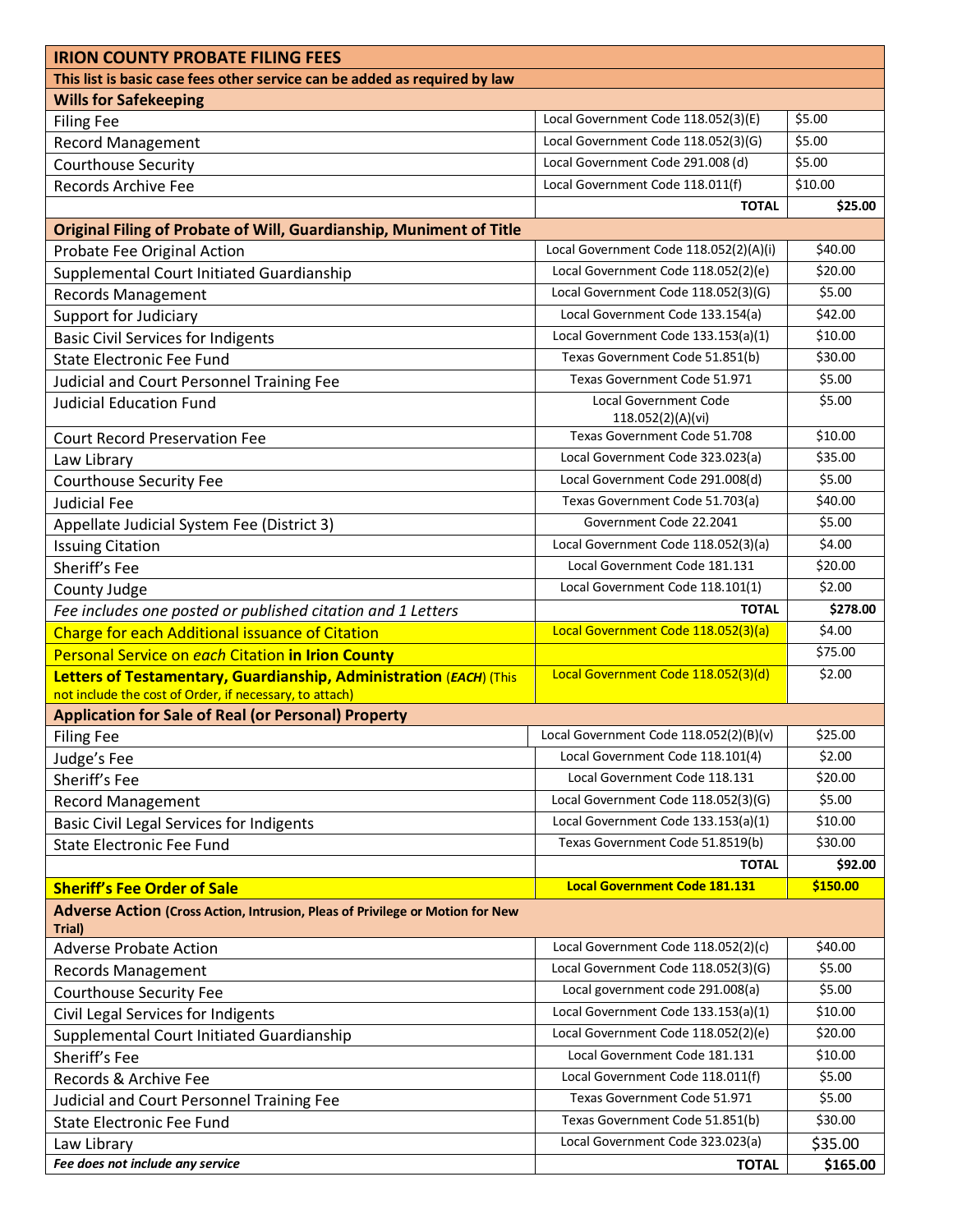| <b>Charge for each issuance of Citation</b>                                                                                                     | Local Government Code 118.052(30(a)    | \$4.00   |
|-------------------------------------------------------------------------------------------------------------------------------------------------|----------------------------------------|----------|
| Personal Service on each citation in Irion County                                                                                               |                                        | \$75.00  |
| If Judge's signature Required                                                                                                                   | Local Government Code 118.101(11)      | \$2.00   |
| Inventory, Appraisement and List of Claims- Delayed (after 90th day                                                                             |                                        |          |
| after Qualification Date)                                                                                                                       |                                        |          |
| <b>Filing Fee</b>                                                                                                                               | Local Government Code 118.052(2)(B)(i) | \$25.00  |
| Judge's Fee                                                                                                                                     | Local Government Code 118.101(11)      | \$2.00   |
|                                                                                                                                                 | <b>Total</b>                           | \$27.00  |
| Annual/Final Account of Probate/Guardianship (must be notarized),                                                                               |                                        |          |
| (after Order Approving Inventory and Appraisement or after 120 <sup>th</sup> day after<br>initial filing of the action, whichever occurs first) |                                        |          |
| <b>Filing Fee</b>                                                                                                                               | <b>Local Government Code</b>           | \$25.00  |
|                                                                                                                                                 | 118.052(2)(B)(iv)                      |          |
| Judge's Fee                                                                                                                                     | Local Government Code 118.101(11)      | \$2.00   |
|                                                                                                                                                 | <b>TOTAL</b>                           | \$27.00  |
| Annual/Final Report of Guardianship of a Person (must be notarized),                                                                            |                                        |          |
| (after Order Approving Inventory and Appraisement or after 120 <sup>th</sup> day after<br>initial filing of the action, whichever occurs first) |                                        |          |
| <b>Filing Fee</b>                                                                                                                               | <b>Local Government Code</b>           | \$10.00  |
|                                                                                                                                                 | 118.052(2)(B)(iv)                      |          |
| Judge's Fee                                                                                                                                     | Local Government Code 118.011(11)      | \$2.00   |
| <b>Record Management</b>                                                                                                                        | Local Government Code 118.052(3)(G)    | \$5.00   |
|                                                                                                                                                 | Total                                  | \$17.00  |
| Miscellaneous Filing (after Order Approving Inventory and Appraisement or after                                                                 | <b>LENGTHY Document</b>                |          |
| 120 <sup>th</sup> day after initial filing of the action, whichever occurs first, IF MORE THAN 25 PAGES)<br><b>Filing Fee</b>                   | <b>Local Government Code</b>           | \$25.00  |
|                                                                                                                                                 | 118.052(2)(B)(vii)                     |          |
| Judge's Fee                                                                                                                                     | Local Government Code 118.101(11)      | \$2.00   |
|                                                                                                                                                 | <b>TOTAL</b>                           | \$27.00  |
| Claim (paid by the Claimant at the time of filing)                                                                                              |                                        |          |
| <b>Filing Fee</b>                                                                                                                               | Local Government Code 118.052(2)(D)    | \$10.00  |
| Judge's Fee                                                                                                                                     | Local Government Code 118.101(11)      | \$2.00   |
|                                                                                                                                                 | <b>TOTAL</b>                           | \$12.00  |
| Foreign Wills/Temporary Guardianship/ Application to Sell minor's<br>interest/Heirship Determination in no Existing Probate                     |                                        |          |
| Probate Fee Original Action                                                                                                                     | Local Government Code 118.052(2)(A)(i) | \$40.00  |
| <b>Records Management</b>                                                                                                                       | Local Government Code 118.052(3)(G)    | \$5.00   |
| <b>Court Record Preservation Fee</b>                                                                                                            | Texas Government Code 51.708           | \$10.00  |
| Records Archive Fee                                                                                                                             | Local Government Code 118.011(f)       | \$5.00   |
| <b>Courthouse Security Fee</b>                                                                                                                  | Local government code 291.008(a)       | \$5.00   |
| Law Library                                                                                                                                     | Local Government Code 323.023(a)       | \$35.00  |
| <b>Judicial Fee</b>                                                                                                                             | Texas Government Code 51.703(a)        | \$40.00  |
| Sheriff's Fee                                                                                                                                   | Local Government Code 118.131          | \$20.00  |
| Civil Legal Service for Indigents                                                                                                               | Local Government Code 133.153(a)(1)    | \$10.00  |
| <b>Judicial Education Fund</b>                                                                                                                  | Local Government Code 118.064(a)(b)(1) | \$5.00   |
| Support for Judiciary                                                                                                                           | Local Government Code 133.154(a)       | \$42.00  |
| Supplemental Court Initiated Guardianship                                                                                                       | Local Government Code 118.052(2)(e)    | \$20.00  |
| Judicial and Court Personnel Training Fee                                                                                                       | Texas Government Code 51.971           | \$5.00   |
| <b>State Electronic Fee Fund</b>                                                                                                                | Texas Government Code 51.851(b)        | \$30.00  |
| Fee does not include any service                                                                                                                | <b>TOTAL</b>                           | \$272.00 |
| <b>Charge for each issuance of Citation</b>                                                                                                     | Local Government Code 118.052(3)(A)    | \$4.00   |
| Personal Service on each citation in Irion County                                                                                               |                                        | \$75.00  |
| Filing Affidavit in Small Estate Records after Approval by Judge                                                                                |                                        |          |
| Probate Fee Original Action                                                                                                                     | Local Government Code                  | \$40.00  |
|                                                                                                                                                 | 118.052(2)(A)(iii)                     |          |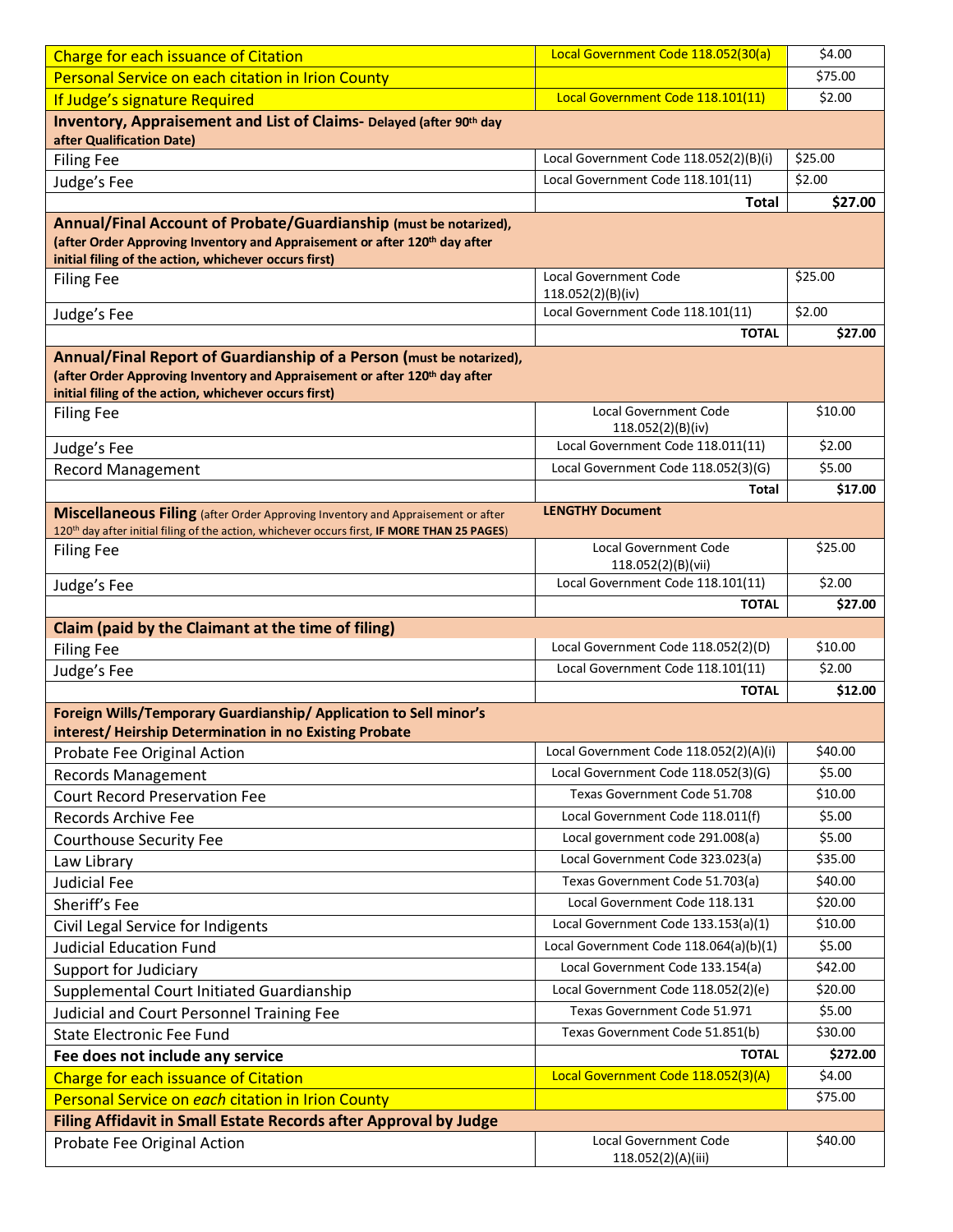| <b>Records Management</b>                                                         | Local Government Code 118.052(3)(G)     | \$5.00   |
|-----------------------------------------------------------------------------------|-----------------------------------------|----------|
| <b>Court Record Preservation Fee</b>                                              | Texas Government Code 51.708            | \$10.00  |
| <b>Courthouse Security Fee</b>                                                    | Local government code 291.008(a)        | \$5.00   |
| Law Library                                                                       | Local Government Code 323.023(a)        | \$35.00  |
| <b>Judicial Fee</b>                                                               | Texas Government Code 51.703(a)         | \$40.00  |
| Civil Legal Service of Indigents                                                  | Local Government Code 133.153(a)(1)     | \$10.00  |
| <b>Records Archive Fee</b>                                                        | Local Government Code 118.011(f)        | \$10.00  |
| <b>Judicial Education Fund</b>                                                    | Local Government Code 118.064(a)(b)(1)  | \$5.00   |
| Support for Judiciary                                                             | Local Government Code 133.154(a)        | \$42.00  |
| Supplemental Court Initiated Guardianship                                         | Local Government Code 118.052(2)(e)     | \$20.00  |
| County Judge                                                                      | Local Government Code 118.101           | \$2.00   |
| Judicial and Court Personnel Training Fee                                         | Texas Government Code 51.971            | \$5.00   |
| <b>State Electronic Fee Fund</b>                                                  | Texas Government Code 51.851(b)         | \$30.00  |
|                                                                                   | <b>TOTAL</b>                            | \$259.00 |
| <b>Charge for each issuance of Citation</b>                                       | Local Government Code 118.052(3)(A)     | \$4.00   |
| Personal Service on each citation in Irion County                                 |                                         | \$75.00  |
| <b>Mental Illness Filing</b>                                                      |                                         |          |
| Probate Fee Original Action                                                       | <b>Local Government Code</b>            | \$40.00  |
|                                                                                   | 118.052(2)(A)(iii)                      |          |
| <b>Records Management</b>                                                         | Local Government Code 118.052(3)(G)     | \$5.00   |
| <b>Court Record Preservation Fee</b>                                              | Texas Government Code 51.708            | \$10.00  |
| Law Library                                                                       | Local Government Code 323.023(a)        | \$35.00  |
| <b>Judicial Fee</b>                                                               | Texas Government Code 51.703(a)         | \$40.00  |
| Civil Legal Service of Indigents                                                  | Local Government Code 133.153(a)(1)     | \$10.00  |
| <b>Judicial Education Fund</b>                                                    | Local Government Code 118.064(a)(b)(1)  | \$5.00   |
| Support for Judiciary                                                             | Local Government Code 133.154(a)        | \$42.00  |
| Supplemental Court Initiated Guardianship                                         | Local Government Code 118.052(2)(e)     | \$20.00  |
| County Judge                                                                      | Local Government Code 118.101           | \$2.00   |
| Appellate Judicial System Fee                                                     | Texas Government Code 22.2061           | \$5.00   |
| Sheriff's Fee                                                                     | Local Government Code 118.131           | \$20.00  |
| <b>County Attorney Fee</b>                                                        | Texas Health& Safety Code 574.031       | \$50.00  |
| Judicial and Court Personnel Training Fee                                         | Texas Government Code 51.971            | \$5.00   |
| <b>State Electronic Fee Fund</b>                                                  | Texas Government Code 51.851(b)         | \$30.00  |
| <b>Issuing Documents</b>                                                          | Local Government Code 118.052(3)(a)     | \$8.00   |
| <b>Courthouse Security Fee</b>                                                    | Local Government Code 291.008(a)        | 5.00     |
| <b>Additional Special Fee</b>                                                     | Local Government Code                   | 5.00     |
|                                                                                   | 118.052(2)(A)(vi)                       |          |
|                                                                                   | <b>TOTAL</b>                            | \$337.00 |
| <b>Miscellaneous Fees</b>                                                         |                                         |          |
| Jury Fee (in County Court)                                                        | Texas Government Code 51.604            | \$40.00  |
| Clerk for personal service by certified mail                                      | Local Government Code 118.052(3)        | \$75.00  |
| Judge's signature required (any additional documents requiring judge's signature) | Local Government Code 118.101(11)       | \$2.00   |
| <b>Bond Approval</b>                                                              | Local Government Code 118.011(a)(6)     | \$3.00   |
| Oath                                                                              | Local Government Code 118.011(a)(10)    | \$2.00   |
| Civil Court / Occupational License/Foreign Judgment/ Appeals                      |                                         |          |
| from J.P. Court                                                                   |                                         |          |
| Civil Fee Original Action                                                         | Local Government Code 118.052(1)(A)(ii) | \$40.00  |
| <b>Records Management</b>                                                         | Local Government Code 118.052(3)(G)     | \$5.00   |
| Support for Judiciary                                                             | Local Government Code 133.154(a)        | \$42.00  |
| Civil Legal Services for Indigents                                                | Local Government Code 133.153(a)(1)     | \$10.00  |
| <b>State Electronic Fee Fund</b>                                                  | Texas Government Code 51.851(b)         | \$30.00  |
| Judicial and Court Personnel Training Fee                                         | Texas Government Code 51.971            | \$5.00   |
| <b>Court Record Preservation Fee</b>                                              | Texas Government Code 51.708            | \$10.00  |